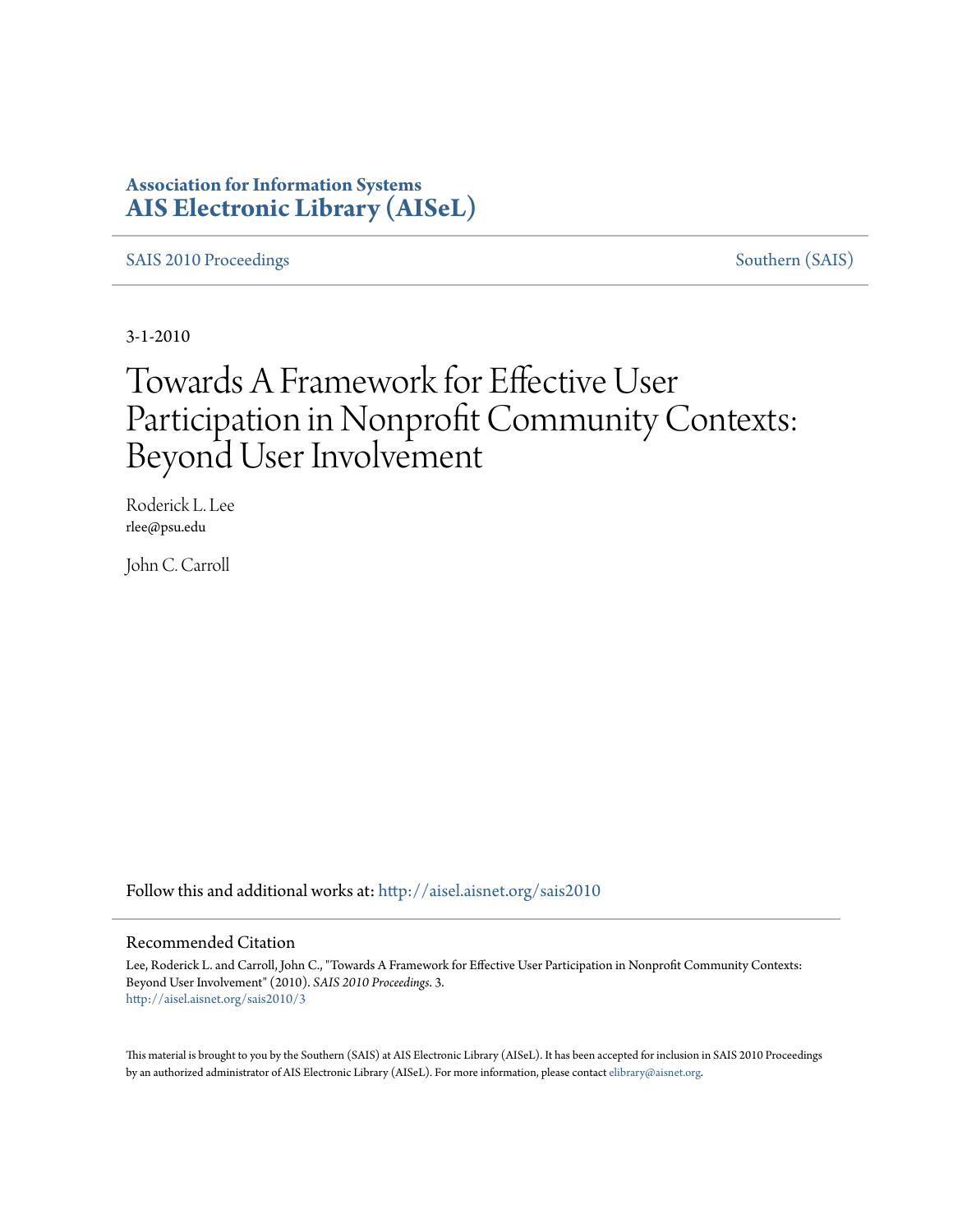## **TOWARDS A FRAMEWORK FOR EFFECTIVE USER PARTICIPATION IN NONPROFIT COMMUNITY CONTEXTS: BEYOND USER INVOLVEMENT**

**Roderick L. Lee** School of Business Administration The Pennsylvania State University at Harrisburg Tel: (717) 948-6641 Email: [rlee@psu.edu](mailto:rlee@psu.edu)

**John M. Carroll**  College of Information Sciences and Technology University Park, PA, 16801 Tel: (814) 863-2476 Email: [jcarroll@ist.psu.edu](mailto:jcarroll@ist.psu.edu)

#### **ABSTRACT**

In recent years, IS researchers have begun to examine the broader societal impacts of information systems (IS) and technologies. As such, researchers have sought out various approaches to develop the technological capacity of nonprofit and community-based organizations (NCOs). The concept of user participation is gaining increasing attention as a malleable approach to achieve this goal. This paper develops a strategic framework that theorizes user participation in nonprofit and community-based contexts. We conclude with implications for research and practice.

#### **Keywords**

Participatory design, nonprofits, user participation, user involvement

#### **INTRODUCTION**

A recent trend in IS research concerns the broader societal impacts of information systems (IS) and technologies (Cushman and McLean 2008; Po-An Hsieh et al. 2008; Zheng and Walsham 2008). This trend is tied to the realization that inequality based on technology access and use is a major ethical and social concern in a digital society. While it is clear that private and public sector organizations are benefiting from well-developed information technology (IT) infrastructures, the literature indicates that nonprofit and community-based organizations (NCOs) are hampered by scarce resources, lack of in-house IT staff, and poor technology planning and management (Carroll and Rosson 2007; Kirschenbaum and Kunamneni 2002; Kvasny and Lee 2009; McPhail et al. 1998; Trigg 2000).

In order to ameliorate these disparities, scholars have called for more research that seeks to promote greater social and digital inclusion (Cushman and McLean 2008). However, a central challenge is how to enhance the technological capacity of NCOs in order to enable them to achieve their future vision and goals. In the context of NCOs, user participation seems like an obvious strategy to engage users in the design process.

The concept of participation has long been a central construct in IS theorizing on system design. Over five decades of empirical and theoretical research has linked participation and the closely related concept of user involvement to systems success (Ives and Olson 1984; Kling 1977; Markus and Mao 2004; Newman and Noble 1990; Swanson 1974). Unfortunately, what is meant by participation is often vague. At one extreme users are involved symbolically as objects of the study, whereas at the other end of the spectrum users are substantively involved throughout the development process.

In this paper, we derive a framework that theorizes user participation in NCO settings. In particular, our model describes an approach aimed at developing the socio-technical competencies of NCOs in order to simultaneously strengthen their organizational and technological capacity. Two contributions to the literature are made. The first contribution is to IS participation theory. We further extend IS participation theory by incorporating the principles and practices that are central to the Scandinavian trade-unionist approach. The second contribution is to research and practice. We provide a framework that researchers and practitioners can use to involve resource-weak NCOs in the development process.

#### **BACKGROUND**

In this section we provide a brief overview of the NCO context, followed by on overview of IS participation theory. This is followed by a methodological description of PD. In the following section, we integrate the principles and practices of PD into IS participation theory in order to derive a framework that is suitable for user-led systems development in NCO settings.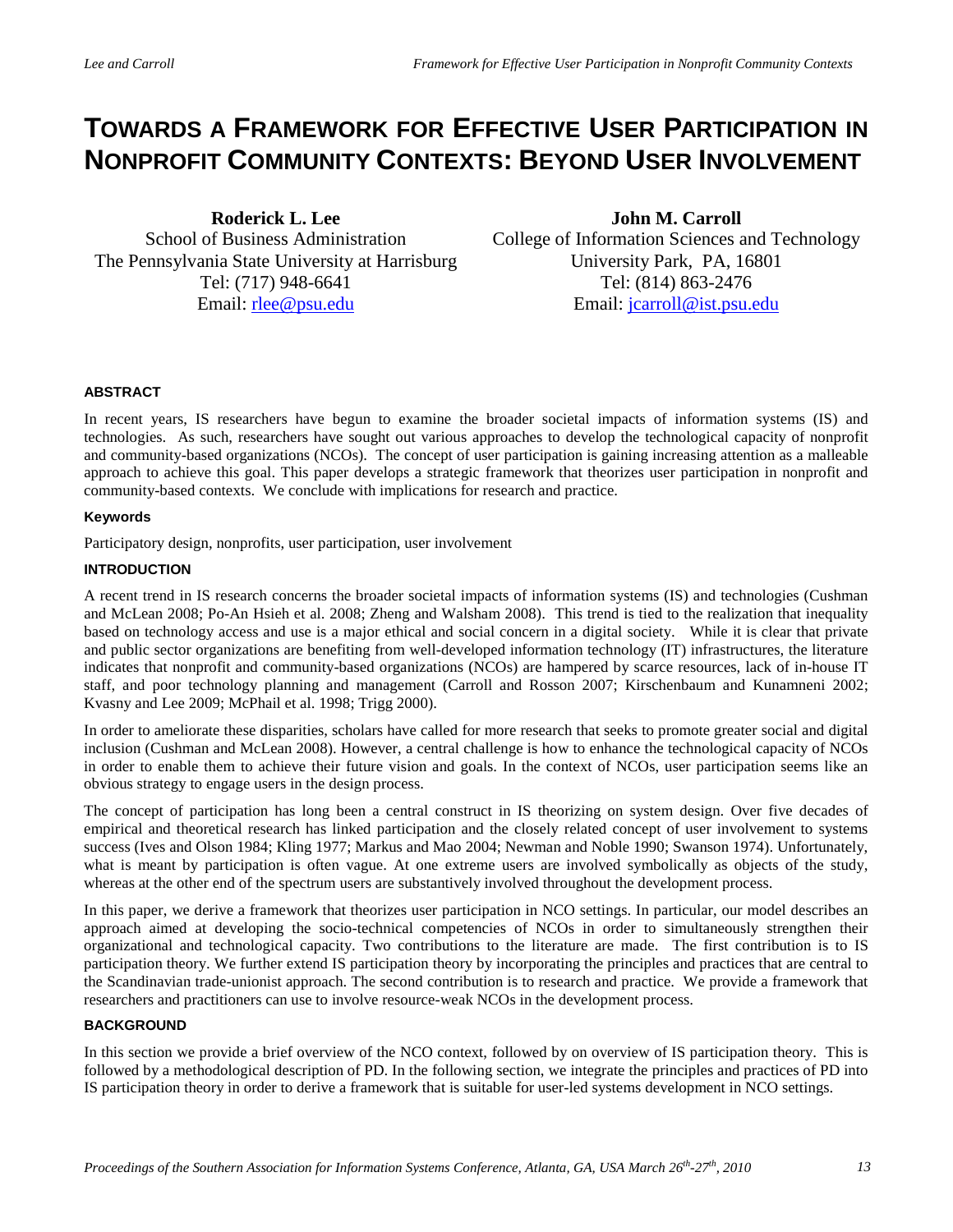#### *The Nonprofit community Context*

According to Peter Drucker (1992), three functional sectors are necessary for a cohesive digital society: the private (business), the public sector (government), and the social sector (non-profit). Therefore, it is increasingly important for all organizations to have well-developed information technology (IT) infrastructures – shared technology resources that provide the platform for the organization's information systems and technologies. While private and public sector organizations are benefiting from well-developed and coherent IT infrastructures, NCOs are consistently hampered by scarce resources, lack of in-house IT staff, and poor technology planning and management (Carroll and Rosson 2007; Kirschenbaum and Kunamneni 2002; Kvasny and Lee 2009; McPhail et al. 1998; Trigg 2000). This phenomenon has been coined the *organizational divide*. The organizational divide is defined as the inequalities between organizations in society that can effectively use information systems and technologies to support their mission and those that cannot (Kirschenbaum and Kunamneni 2002; Robertson 2001).

In the emerging digital society, corporations, foundations, and government agencies that provide funding to NCOs are increasingly expecting NCOs to adopt and use advanced information systems and technologies to support the delivery, coordination, accounting, and improvement of their programs and services. As a result, the survival of NCOs is in part dependent of their ability to adapt to the digital society. The key question then is how to solve the technology transition puzzle. As a starting point, a technology audit of NCOs identified technology cultures as an impediment to the adoption and use of mission-driven technology (Shorters 1999). In order to transition an organization from viewing technology as *unnecessary* to *strategic advantage,* Shorters (1999) proposed an approach that would involve and benefit NCOs by helping them understand the potential benefits of mission-driven technology. Therefore, emphasis has shifted from solely building the technological capacity to simultaneously building both the organizational and technology capacity of NCOs. One way to build the self-help competencies of NCOs is to substantially involve them in the design process. In order to theorize the anticipated benefits of substantial participation (i.e., involvement), we draw on IS participation theory.

#### *IS Participation Theory*

According to traditional IS participation theory, enhanced systems success is posited to result from three theoretical explanations: the creation of psychological buy-in among participants; (2) the improvement of systems quality by getting the requirements right, and (3) the emergence of relationships among developers and users that shape development outcomes (Markus and Mao 2004). Markus and Mao (2004) revised the traditional IS theory of participation by incorporating the normative literature that exists at the boundary of IS. Informed by participatory action research, the normative literature consists of the Scandinavian (Ehn and Kyng 1987), UK (Mumford and Weir 1979), and North American (Bødker 1991; Schuler and Namioka 1993) approaches to PD.

The revised theoretical model consists of an articulation of the relationship between the actors, participation activities, context, and outcomes. Solutions development and systems implementation success is posited to result from the quality of participation activities, and the quality of social interaction between the designers and users. Although the model addresses the challenges of changing contexts in traditional IS research, the model does not take into consideration the realities that exist in NCO settings. In order to address this limitation, we draw on the Scandinavian trade-unionist approach or PD.

#### *The methodology of Participatory Design*

PD is defined as a diverse set of principles and practices aimed at designing information systems, applications, and infrastructures in which designers and users work together in mutually beneficial ways (Greenbaum and Kyng 1991; Schuler and Namioka 1993). PD is different from other approaches in that users have considerable influence in decision making. In addition, there is a central focus on mutual learning between designers and users. Designers learn about users and their everyday work practices. Similarly, users learn about technological possibilities by taking an active part in the design process.

From a lifecycle perspective, three stages are common to most PD research: (1) initial exploration of work; (2) discovery process; and (3) prototyping (Spinuzzi 2005). Recently, a four phase ethnographically-inspired model was derived from extensive fieldwork with 11 NCOs: (1) identifying IT needs; (2) organizing for IT change; (3) learning new IT skills; and (4) creating and sustaining intrinsic motivation (Carroll and Rosson 2007).

PD consists of tools and techniques that have been successfully employed in NCO settings (Carroll and Rosson 2007; McPhail et al. 1998; Merkel et al. 2004). For example, Kyng (1988) derived an approach for resources-weak organizations which consisted of four strategies: (1) sharing stories and conducting workplace visits aimed at establishing the possibility of alternatives; (2) finding models for local work; (3) using future workshops to help people envision new and different uses of technology; and (4) using mockups to support the concrete design of systems.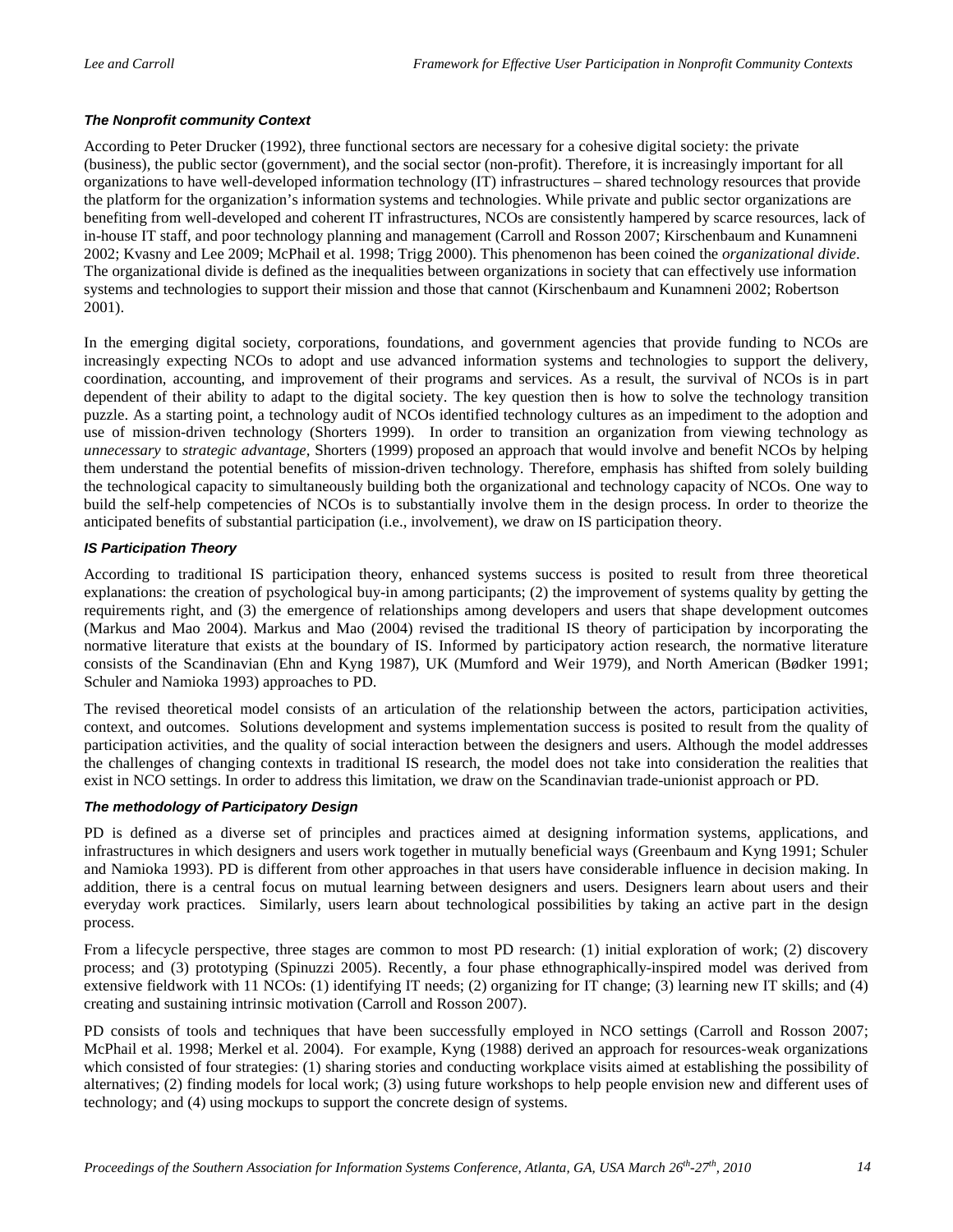Merkel et al. (2007) described a three-step process that was derived from the experiences of working with 11 NCOs: (1) understanding the context of use for NCOs; (2) scaffolding problem solving; and (3) encouraging long-term changes in technology management practices. In another example, McPhail et al. (1998) used a future workshop and demos in order to elicit user participation in a NCO.

#### *Problems and Opportunities*

Despite the value of its emancipatory and democratic principles, PD is a diverse methodology in which there is no single definition (Muller 2002; Muller et al. 1997; Sanoff 2007). As a result, PD lacks a strong methodological explanation, and implementation varies by attention to quality control and rigor. In order to address this shortcoming, Merkel et al. (2007) emphasized the establishment of trustworthiness. Triangulation and member checking are used to achieve this goal. Triangulation involves the use of multiple sources of data and data collection methods. Member checking is used throughout the develop lifecycle in order to limit potential biases. Additionally, Spinuzzi (2005) emphasized three additional criteria that are related to internal integrity: (1) quality of life for workers; (2) collaborative development; and (3) iterative process.

#### **CONCEPTUAL FRAMEWORK**

In this section we develop a conceptual framework that theorizes the conditions under which PD interventions are more likely to strengthen the organizational and technological capacity of NCOs (see Figure 1). These organizations tend to be disempowered and unable to participate in the digital society. Therefore, our model includes functional and democratic empowerment as outcome variables.



**Figure 1: User Participation in Nonprofit Community Contexts** 

#### *Outcomes: Functional and Democratic Empowerment*

PD is based on the Marxist commitment of democratically empowering workers and fostering democracy. Therefore, the dependent variables address the quality of life for workers criterion (Spinuzzi 2005). Empowerment, which is a form of selfactualization, is based on the extent to which participants are able to take control of their organizational and technological futures. Functional empowerment (i.e., change management) is defined as the extent to which users' socio-technical competencies are enhanced. Functional empowerment relates to the users' ability to pursue their activities with greater ease. Democratic empowerment is defined as the extent to which users are prepared to take ownership of the technology (i.e. change outcome). Democratic empowerment relates to the socio-technical competencies that users acquire through their direct participation in the development process. Functional and democratic empowerment is enhanced through structured participation activities that support reflection and mutual learning (Dewey 1933).

*Proposition 1*: *Participation activities are related to functional and democratic empowerment.* 

#### *Social Interaction*

Social interaction is defined as the quality of the interaction between the designers and users. Involvement in PD requires a significant amount of social interaction between the designers and users. Therefore, the quality and frequency of social interaction is an antecedent to functional and democratic empowerment.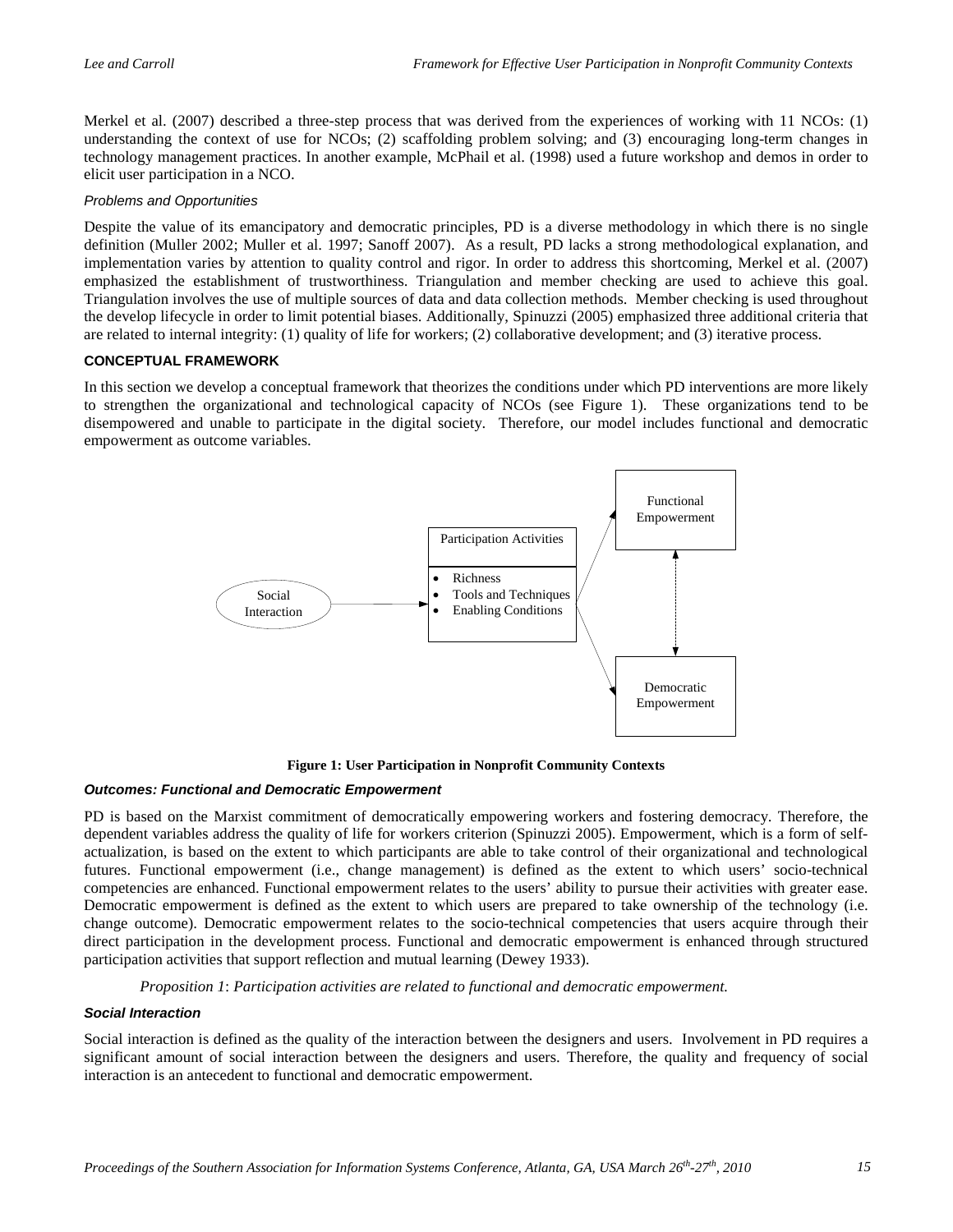In order to address the second criterion, we emphasize collaborative development, which involves the participants as coresearchers and co-developers (Spinuzzi 2005). The participants' world consists of the end-users of the systems and their stakeholders. Because of resource limitations in NCOs, the designers' world consists of the various roles that designers generally occupy. The primary roles consist of change agent, facilitator, or consultant that introduce changes into an environment and studies the effects. However, we emphasize the role of "bard" in NCO settings. A bard is an outsider who summarizes and celebrates the accomplishments of the organization, encourages reflection on their current practices, and provokes an organization to consider how potential technology changes may facilitate their future vision and goals (Carroll and Rosson 2006).

The relationship between the participants and designers is emergent in the sense that the relationship requires constant social negotiation and consensus building (Truex et al. 1999). Successful outcomes are posited to result from the emergence of relationships that bridge the gap between the users' and participants' worlds. Studies have shown that negative outcomes result from poor quality relationships between the designers and users (Urquhart 2001). Therefore, we posit that the quality of the social interaction between the designers and participants is related to functional and democratic empowerment.

*Proposition 2*: *The quality of the designers and participants social interaction is related to functional and democratic empowerment.* 

#### *Participation Activities*

IS research makes a distinction between user involvement (the psychological experience of users) and user participation activities (what users do when actually participating). Our model consists of three dimensions of participation: richness of the participation, tools and techniques, and enabling conditions.

#### *Richness of Participation*

Richness of participation is defined as the extent to which participants are likely to experience the activities as personally meaningful and consequential. In early writings on user-centered design, Kling (1977) made a distinction between symbolic participation and substantive participation. Alternatively, Mumford (1983) delineated three types of user participation: consultative, representative, and consensus.

Consultative participation is on the lowest end of the spectrum in terms of user participation. Representative participation involves user representatives in the actual design formulation and decision making. In consensus participation, actual users are directly involved throughout the design process and have conservable decision-making authority. Evidence suggests that continual participation at each phase of the design process and the ability to revisit stages enhances the success of the system (Muller et al. 1997). Therefore, consensus and continual participation provides a much more meaningful experience than participating as a source of data and observation.

*Proposition 3*: *Participation richness is related to functional and democratic empowerment.* 

#### *Tools and Techniques*

PD consists of a wide range of tools and techniques (Muller et al. 1997). These tools and techniques are specific in terms of whether they are used in the users' world, in the designers' world, or in the third space that exists between the two worlds (Muller et al. 1997). Based on empirical research, those methods and techniques that are used in the intermediate world that seeks to bridge the space between the designers and participants are more appropriate for use in NCO settings (Muller 2002; Muller et al. 1997).

For example, designers can employ scenario-based design (Carroll 2000; Rosson and Carroll 2002) throughout the systems development life cycle. As an alternative or complimentary approach, designers can employ future workshops (Kensing 1987) which are used in the problem identification and clarification, and requirements and analysis phases. Scenarios and future workshops support critical reflection throughout the develop lifecycle, which empowers users. Benefits include developing group insight, obtaining a consensus view, and facilitating IT learning in NCOs (Farooq et al. 2007; McPhail et al. 1998). The cyclical nature of the participation activities support the third criterion, which is an iterative process (Spinuzzi 2005).

*Proposition 4*: *The selection of methods is related to functional and democratic empowerment.* 

#### *Enabling Conditions*

The final dimension consists of enabling or constraining conditions that designers can sometime manipulate to increase participation effectiveness such as location, resource limitations, and technology culture. Muller and Colleagues (Muller 2002; Muller et al. 1997) suggest that the majority of the activities take place in neutral settings. In this hybrid space the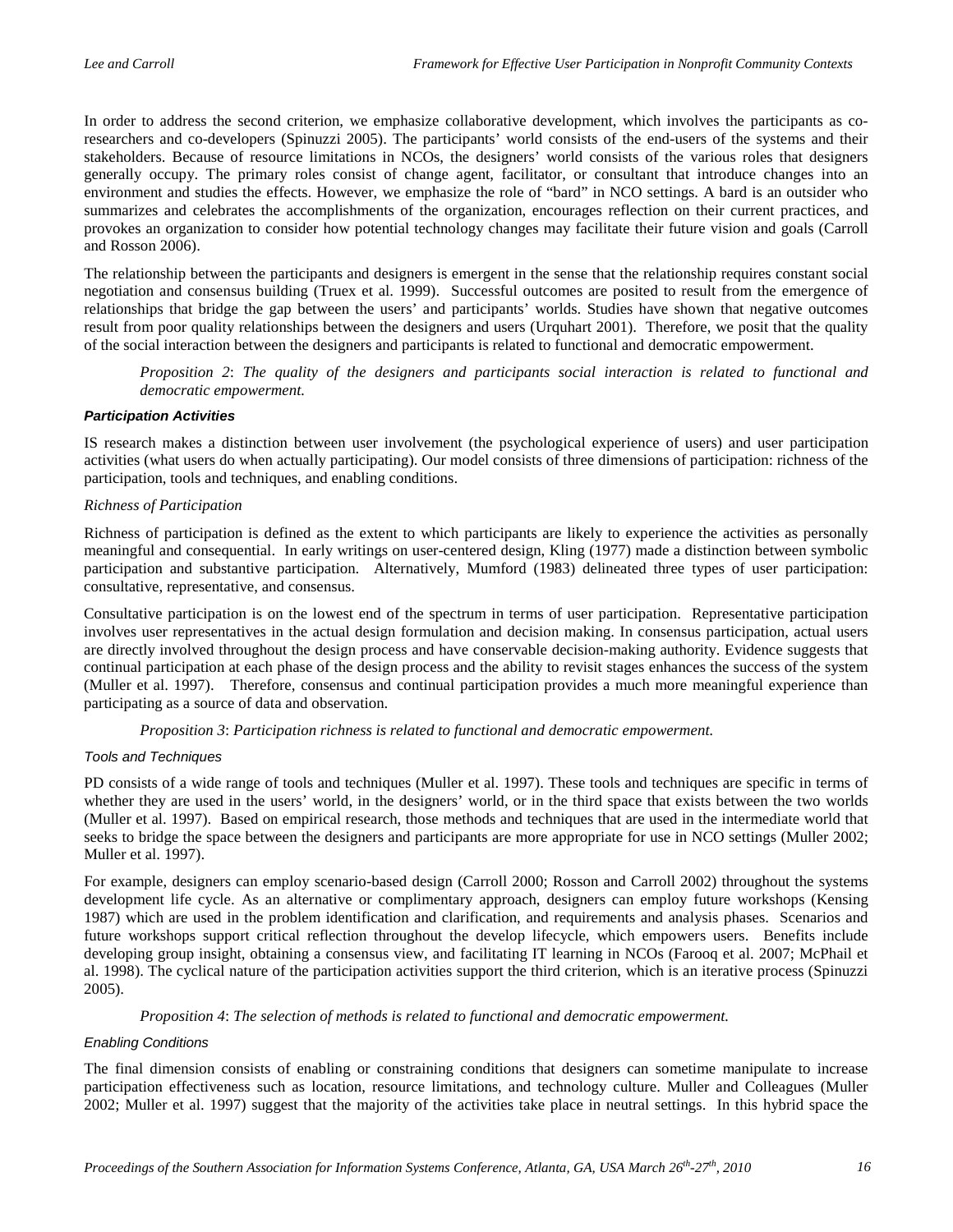assumptions of the designers and users are open to question, challenge, and reinterpretation. In terms of the scarcity of resources, the emergence of Web 2.0 tools provide flexible and inexpensive environments that are suitable for appropriation by NCOs.

As it relates to technology cultures, Shorters (1999) illuminated four different technology cultures that are present within the nonprofit sector: unnecessary, necessary evil, necessary good, and strategic advantage. The designer's task is to ensure that organizations are in the strategic advantage category, which is based on the organization's belief that technology can provide them with a strategic advantage. This task can be accomplished through the selection and use of appropriate tools and techniques.

*Proposition 5*: *The designer's manipulation of the enabling conditions is related to functional and democratic empowerment.* 

#### **CONCLUSION**

NCOs exist all around us in the broader communities in which we live and work, making their study especially relevant. However, NCOs tend to be disenfranchised with respect to their strategic use of technology. To counteract the inequities that currently exist in society; we have presented a conceptual framework that theorizes the benefits of substantial and continual user participation in NCO contexts. Our framework is informed by the democratic and emancipatory principles of PD, which aims to support empowerment and user participation. This framework can be used by researchers and practitioners who are seeking to engage NCOs in design partnerships. Finally, we articulated a set of propositions that will be investigated in future research through ethnographies, surveys, and case studies.

#### **REFERENCES**

- 1. Bødker, S. 1991. Through the Interface: A Human Activity Approach to User Interface Design Hillsdale, N.J: L. Erlbaum.
- 2. Carroll, J.M. 2000. Making Use: Scenario-Based Design of Human-Computer Interactions. Cambridge, MA: MIT Press.
- 3. Carroll, J.M., and Rosson, M.B. 2006. "Dimensions of Participation in Information Systems Design," in: Human-Computer Interaction and Management Information Systems: Foundations P. Zhang and D. Galletta (eds.). Armonk, NY: M. E. Sharp Inc., pp. 337-354
- 4. Carroll, J.M., and Rosson, M.B. 2007. "Participatory Design in Community Informatics " Design Studies (28:3), pp 243- 261
- 5. Cushman, M., and McLean, R. 2008. "Exclusion, Inclusion and Changing the Face of Information Systems Research," Information Technology & People (21:3), pp 213 - 221.
- 6. Dewey, J. 1933. How We Think. New York: Heath & Co.
- 7. Drucker, P.F. 1992. Managing the Non-Profit Organization: Practices and Principles. New York, NY: HarperBusiness.
- 8. Ehn, P., and Kyng, M. 1987. "The Collective Resource Approach to Systems Design," in: Computers and Democracy: A Scandinavian Challenge, G. Bjerknes, P. Ehn and M. Kyng (eds.). Aldershot, UK: Avebury, pp. 17-57.
- 9. Farooq, U., Ganoe, C.H., Xiao, L., Merkel, C.B., Rosson, M.B., and Carroll, J.M. 2007. "Supporting Community-Based Learning: Case Study of a Geographical Community Organization Designing Its Website " Behaviour and Information Technology (26:1), pp 5-21.
- 10. Greenbaum, J., and Kyng, M. 1991. Design at Work: Cooperative Design of Computer Systems. Hillsdale, NJ: Erlbaum.
- 11. Ives, B., and Olson, M. 1984. "User Involvement and Mis Success: A Review of Research " Management Science (30:5), pp 586-603.
- 12. Kensing, F. 1987. "Generation of Visions in Systems Development: A Supplement to the Tool Box," in: System Design for Human Development and Productivity: Participation and Beyond P. Docherty, K. Fuchs-Kittowski, P. Kolm and L. Mathiassen (eds.). Amsterdam: North-Holland Publishing Co, pp. 285-301.
- 13. Kirschenbaum, J., and Kunamneni, R. 2002. "The Organizational Divide," in: Bridging the Digital Divide: Technology, Community, and Public Policy L.J. Servon (ed.). Malden, MA: Blackwell Publishing, pp. 177 - 198.
- 14. Kling, R.L. 1977. "The Organizational Context of User-Centered Software Designs " MIS Quarterly (1:4), pp 41-52